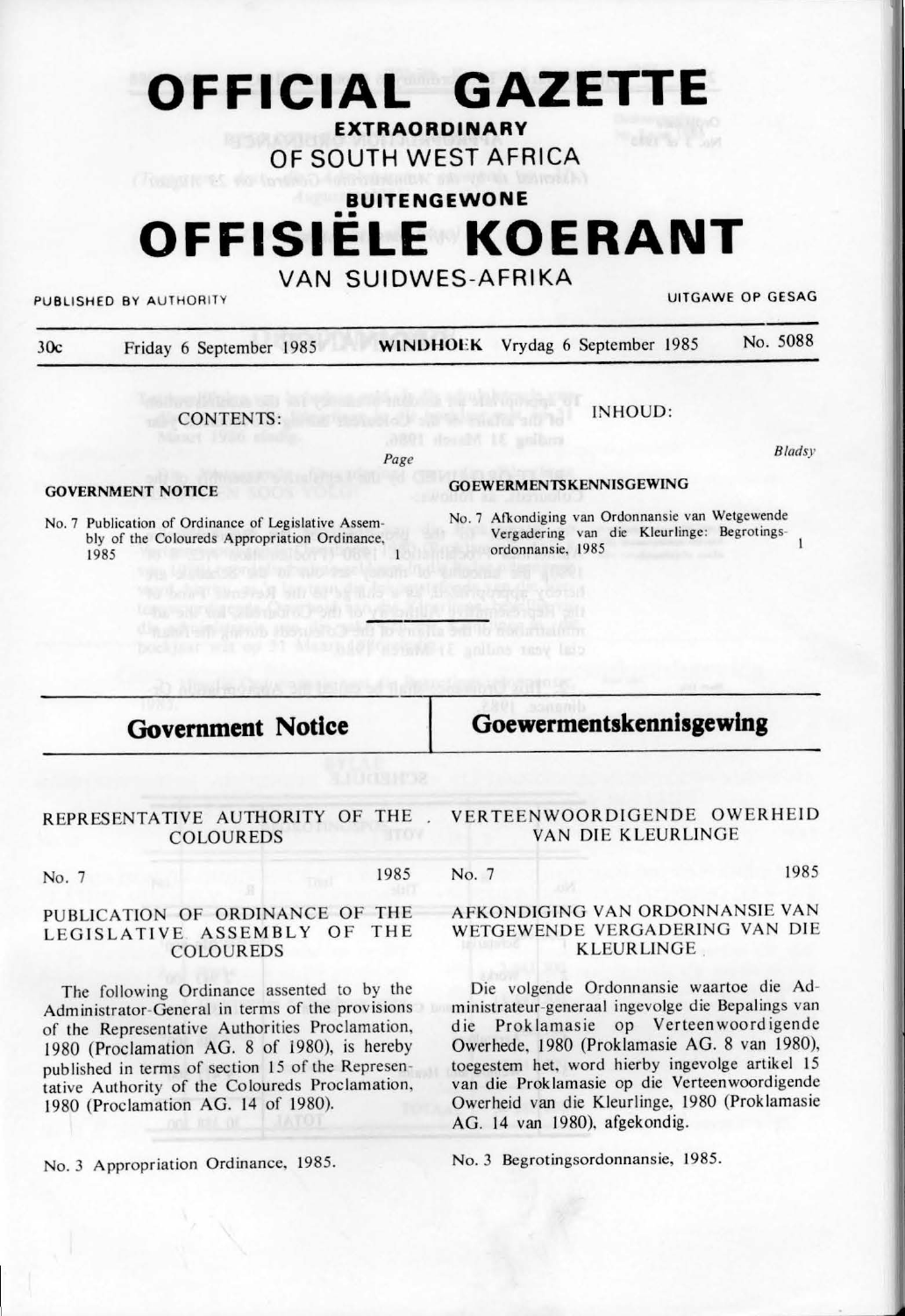ANITA 23WOIU2 MAV

**Ordinance No. 3 of 1985** 

#### **APPROPRJA TION ORDINANCE**

*(Assented to by the Administrator-General on 23 August 1985)* 

*(Afrikaans text signed)* 

Sasan as Falleriu

9982 383

### *CRDINANCE BUILDINANCE BUILDINANCE*

**To appropriate an amount of money for the administration**  of the affairs of the Coloureds during the financial year **ending 31 March 1986.** 

BE IT ORDAINED by the Legislative Assembly of the Coloureds, as follows:-

**Appropriation of R30 388** 300 for administration of affairs of Coloureds.

**FELIX LIST** 

Short title.

**BELWYONIN** 

1. Subject to the provisions of the Representative Authorities Proclamation, 1980 (Proclamation AG. 8 of 1980), the amounts of money set out in the Schedule are hereby appropriated, as a charge to the Revenue Fund of the Representative Authority of the Coloureds, for the administration of the affairs of the Coloureds during the financial year ending 31 March 1986.

2. This Ordinance shall be called the Appropriation Ordinance, 1985. Government Nouce

| dighaswo gersores<br><b>BOWLINUSLY BIO VA</b>                      |     | <b>VOTE</b>                                        | ERN JOUGS                                |                 |
|--------------------------------------------------------------------|-----|----------------------------------------------------|------------------------------------------|-----------------|
| 2841                                                               | No. | $T - 100$<br>Title                                 | R                                        | 6.001           |
| 计大学 医比利人的时间过度<br><b>BROADERHOUS VAN BRE</b><br>阳的如 封印              |     | YJ R<br>Scretariat                                 | 4 049 800                                |                 |
| Ordential wants die<br>出版                                          | 2   | Works<br>oni ud oi boindaa                         | 2 943 300                                |                 |
| compani inscruise die Benifikation van                             |     | Education and Cultural Promotion                   | 13 597 200                               |                 |
| Verteen wood football<br>787<br><b>JIROL AND E JUA ADRINE TATO</b> |     | SOUTH ALSO SOLL<br>Agriculture<br>1980), is hereby | 386 500                                  |                 |
| at lastent aslovaged whale brows<br>stumpki shinw mentavi<br>mb do |     | mars) sotio c<br>Welfare and Health                | 9 411 500                                | imoduriA svidel |
| Kleuring [980 (Printment<br>stanožej s fizet                       | 552 | <b>TOTAL</b><br>$A = 1.5A$                         | <b>NotTrington9) (1801</b><br>30 388 300 |                 |

#### **SCHEDULE**

No. 3 Beard issued building 1985

No. 3 Appropriation Ordinaties, 1983.